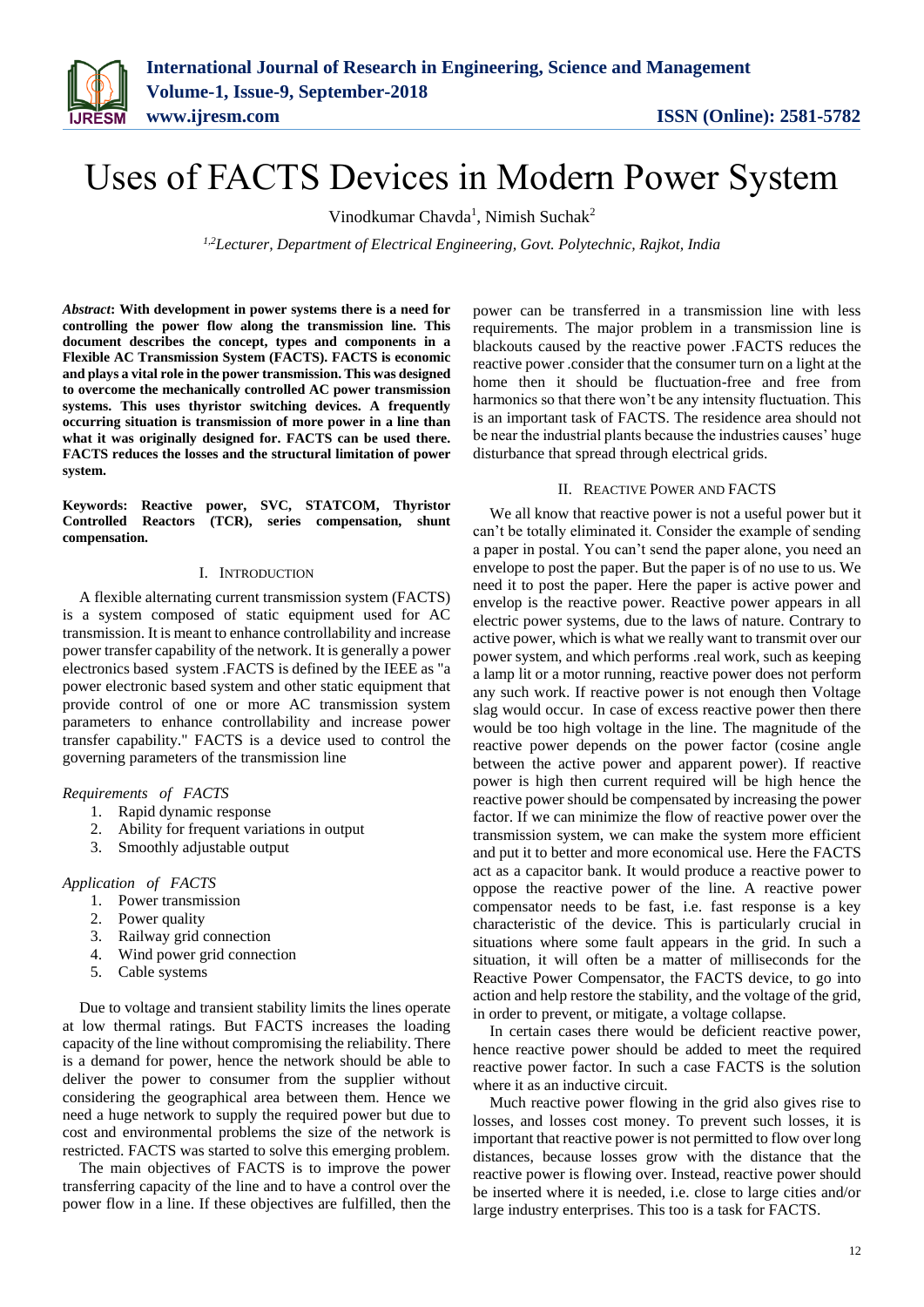

# *A. Types of FACTS devices*

Rapid development in FACTS devices are taking place. The FACTS devices are focused on power flow modulation and control, stability enhancement and oscillation damping

Whatever may be the FACTS device it can be classified in to four types namely,

- 1. Shunt compensation
- 2. Series compensation
- 3. Shunt-series compensation
- 4. Back to back compensation

In shunt compensation, the controller (variable impedance or variable voltage source or combination of both) is parallel to the system. FACTS works as a controllable current source. Here FACTS act as a reactive power compensator.

It has two types namely

- 1. Shunt capacitive
- 2. Shunt inductive



Fig. 1. Transmission on no loss line



Fig. 2. Shunt compensation

### *1. Shunt capacitive compensation*

This method is used to improve the power factor. When there is an inductive circuit there is a lagging current. Due to this, the losses and poor efficiency occur. Hence when a capacitor is added it will produce a leading current, compensating the lagging current.

#### *2. Shunt inductive compensation*

This is used in two cases

- a) When charging the transmission line.
- b) When there is very low load at the receiving end.

As a result very low current flows through the transmission line. Shunt capacitance in the transmission line causes voltage amplification (Ferranti Effect). The receiving end voltage may

become double the sending end voltage. To compensate, shunt inductors are connected across the transmission line. Advantages of shunt compensation

- Compensate the reactive power and hence reduce the losses
- Improvement in static and transient stability
- Improvement in power quality
- Compensation of thyristor converters

Examples of shunt compensation

#### *B. Static synchronous compensator (STATCOM)*

Static synchronous compensator is a regulating device used on AC transmission networks. It is based on a power electronics voltage-source converter and can act as either a source or sink of reactive AC power to an electricity network.

Iq is the converter output current and is perpendicular to the converter voltage Vi. The magnitude of the converter voltage and thus the reactive output of the converter (Q) is controllable. If Vi>Vt, the STATCOM supplies reactive power to the ac system. If Vi<Vt, the STATCOM absorbs reactive power.



Fig. 3. Static synchronous compensator

State of the art for STATCOM is by the use of IGBT (Insulated Gate Bipolar Transistors). By use of high frequency Pulse Width Modulation (PWM), it has become possible to use a single converter connected to a standard power transformer via air-core phase reactors. The core parts of the plant are located inside a prefabricated building. The outdoor equipment is limited to heat exchangers, phase reactors and the power transformer. For extended range of operation, additional fixed capacitors, thyristor switched capacitors or an assembly of more than one converter may be used. The semiconductor valves in a STATCOM respond almost instantaneously to a switching order. Therefore the limiting factor for the complete plant speed of response is determined by the time needed for voltage measurements and the control system data processing. A high gain controller can be used and a response time shorter than a quarter of a cycle is obtained. The high switching frequency used in the IGBT based STATCOM concept results in an inherent capability to produce voltages at frequencies well above the fundamental one. This property can be used for active filtering of harmonics already present in the network. The STATCOM then injects harmonic currents into the network with proper phase and amplitude to counteract the harmonic voltages. By adding storage capacity to the DC side of STATCOM, it becomes possible not only to control reactive power, but also active power.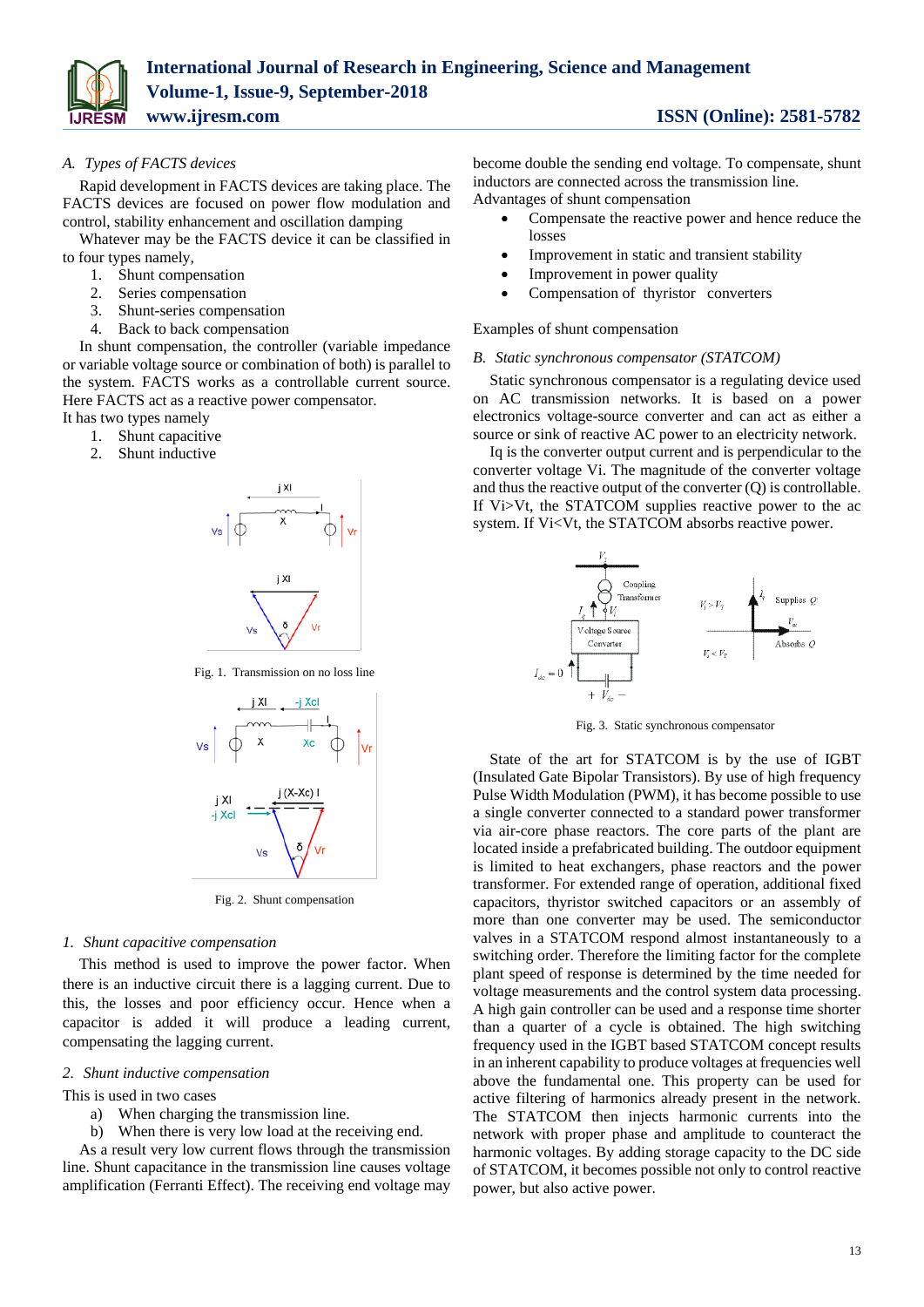

# *C. Static VAR Compensator (or SVC)*

SVC is an electrical device for providing fast-acting reactive power on high voltage electricity transmission networks.

An SVC is based on thyristor controlled reactors (TCR), thyristor switched capacitors (TSC), and/or Fixed Capacitors (FC) tuned to Filters. A TCR consists of a fixed reactor in series with a bi-directional thyristor valve. TCR reactors are as a rule of air core type, glass fibre insulated, epoxy resin impregnated.



Fig. 4. Static VAR Compensator

The main advantage of SVCs over simple mechanicallyswitched compensation schemes is their near-instantaneous response to changes in the system voltage. For this reason they are often operated at close to their zero-point in order to maximize the reactive power correction they can rapidly provide when required.

They are in general cheaper, higher-capacity, faster, and more reliable than dynamic compensation schemes such as synchronous condensers.

### *D. Series compensation*

In a series compensation, the controller (variable impedance or variable voltage source or combination of both) is in series to the system. FACTS works as a controllable voltage source.

Series inductance occurs in long transmission lines, and when a large current flow causes a large voltage drop. To compensate, series capacitors are connected. Advantages of series compensation:

1. Reduction of series voltage drop

- 2. Reduction of voltage fluctuation
- 3. Improvement of system damping
- 4. Limitation of short circuit current



Fig. 5. Series compensation

#### *E. Static Synchronous Series Compensator (SSSC)*

It is static synchronous generator operated without an external electric energy source as a series compensator .it is independent of the line current for changing the overall reactive voltage drop. It has energy absorbing devices to increase the dynamic behavior of the system by adding real power to momentarily change in real voltage drop in the line. SSSC can inject a voltage lagging or leading the current.



Fig. 6. Static Synchronous Series Compensator (SSSC)

#### *F. Thyristor Controlled Series Capacitor(TCSC)*

It is a series capacitor bank shunted with thyristor controlled reactor (TCR) to provide variable capacitive reactance. TCSC is a thyristor without gate turn off capability. If the firing angle is 180˚then the TCR becomes non-conducting. But when the angle is 90˚impedence become purely inductive. TCSC at 90˚ is used to limit the fault current.

# *G. Thyristor Switched Series Capacitance (TSSC)*

Similar to that of a TCSC but it provides step wise control of the reactance. The TSR will conduct fully or zero conduction.



Fig. 7. Thyristor Switched Series Capacitance (TSSC)

#### *H. Thyristor Controlled Series Reactor(TCSR)*

TCSR consist of a reactor (inductance) in parallel with the TCR to provide variable inductive reactance. Since the circuit is purely inductive at 180˚ this won't conduct but when it slowly shift from 180˚ to 90˚ it will start conducting. And there would be full conduction will take place at 90˚.

#### *I. Thyristor Switched Series Reactor (TSSR)*

Similar to a TCSR it also works but it will provide step wise control of the series reactance. It can fully conduct else no conduction.

#### *J. Back-to-back devices*

A back to back device provide a full power flow controllability and power flow limitation.

Overload in these devices are not possible.

They can resist cascading outages which occur due to line outages when one line after the other is over loaded.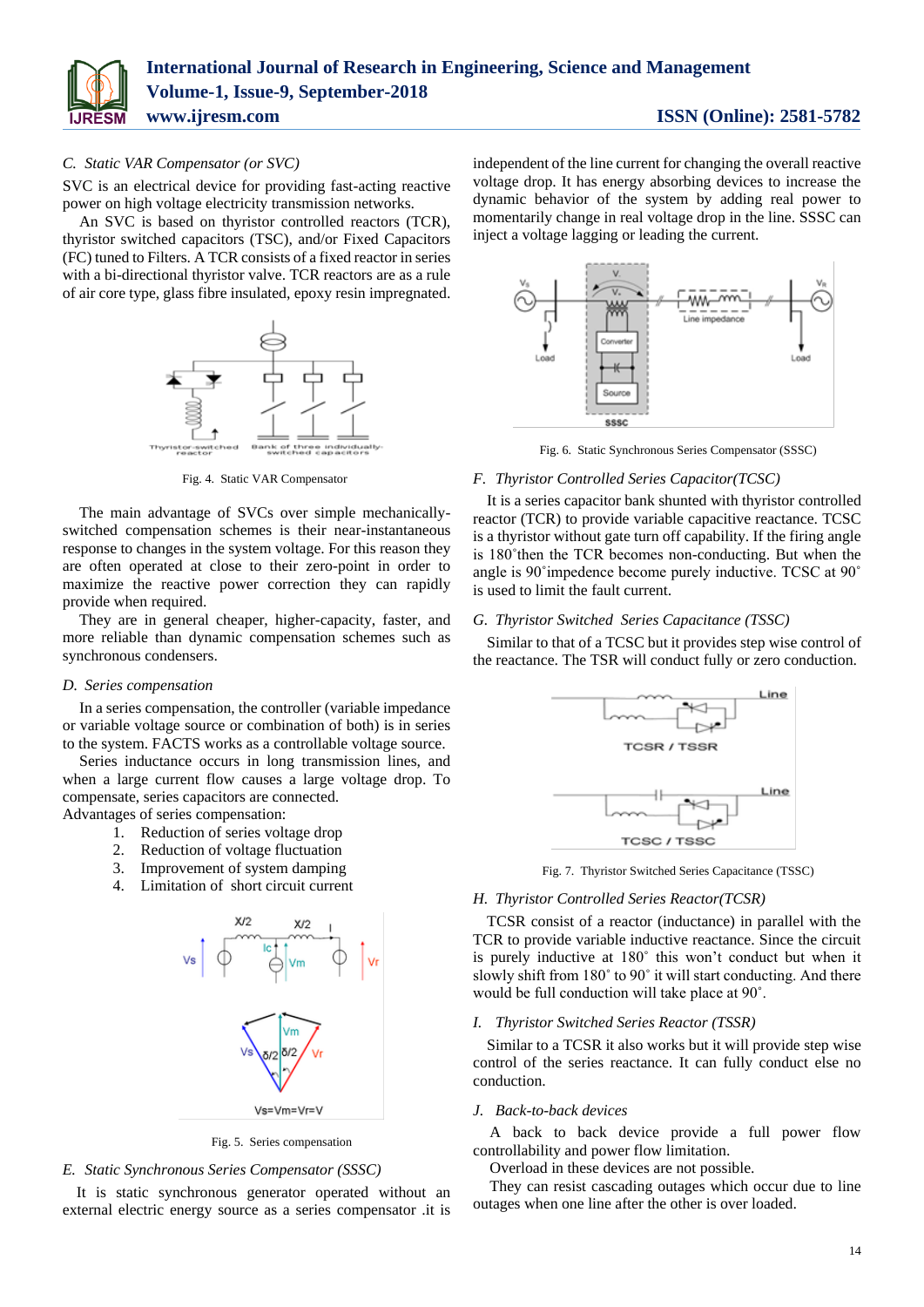

Uses of back to back device

- 1. Coupling of electricity mains of different
- 2. Frequency coupling two networks of the same nominal frequency but no fixed phase relationship

# *K. Series shunt controllers*

This could be the combination of both shunt and series controllers, which are controlled in a coordinate manner. Combined series and shunt controller would inject current with the shunt part and voltage in series. There is a real power exchange in this system. There are various application of this device.

- 1. Dynamic Flow Controller (DFC)
- 2. Unified Power Flow Controller (UPFC)
- 3. Interline Power Flow controller (IPFC)
- 4. Generalized Unified Power Flow Controller (GUPFC)

# *1. Dynamic Flow Controller (DFC)*

The controller, Dynamic Flow Controller (DFC) is a hybrid compensator that provides series and/or shunt compensation. In comparison with Unified Power Flow Controller (UPFC). DFC has some salient features like cost effectiveness, simplicity, maturity and ruggedness of the technologies of its subsystems, potentially lower losses and thus higher efficiency, which makes it alternative to the UPFC, Structurally, a DFC unit is composed of a Mechanically - switched phase shifting transformer (PST), a mechanically switched shunt capacitor (MSC), and multi-module, thyristor-switched series capacitor (TSSC) and inductors (TSSR).

# *2. Unified Power Flow Controller (UPFC)*

UPFC is a combination of Static synchronous compensator (STATCOM) and Static Synchronous Series Compensator (SSSC) which are coupled via a common dc link to allow bidirectional power flow between the series output of the SSSC and the shunt output of the STATCOM.

The UPFC can be used to control the flow of active and reactive power through the line and to control the amount of reactive power supplied to the line at the point of installation.



Fig. 8. Unified Power Flow Controller (UPFC)

For efficient operation transmission systems need distributed reactive power support. This is commonly accomplished by installing banks of capacitance at strategic locations within the system, and by switching these banks in and out as needed. The UPFC can make limited use of such hardware; by definition it uses the shunt converter to supply the active power coupled by the series converter, and once the shunt converter is in place it is also used to supply all of the needed reactive power.

# *3. Interline Power Flow controller (IPFC)*

The major purpose of the parallel filter is to keep voltage on the source element on constant value. The series filter has to inject controllable (with angle and magnitude) voltage and in this way control power flow. One of the disadvantages of this solution is need to equip every transmission line with independent

This solution is not attractive from economical point of view. This problem can be solved by using so called Interline Power Flow Controllers (IPFC). Those systems are the classical series or series-parallel filters applied to given number of independent lines, with common for all lines, DC element. If IPFC system consists only from back-to-back dc to ac series inverter, there is danger that power flow control in one line will degrade power quality in others. This is happening because series connected inverters cannot internally generate voltage in phase with line current. This problem can be solved by adding one, common for all series inverters, parallel back-to-back inverter. Its major purpose is supplying DC element with real power (meet demands on active power of the series inverters).

# *L. Impact of FACTS in interconnected networks*

We all know the benefits of interconnected network.

- 1. Optimization of power generation.
- 2. Utilization of differences in load profiles and pooling of reserve capacity.

Not only technical and economic benefits, but also environmental. The energy generated by the renewable sources can be transmitted to a long distance efficiently. This can reduce the power generation using fossil fuel. For interconnections to serve their purpose, however, available transmission links must be powerful enough to safely transmit the amounts of power intended. Else the solution is by building additional lines in parallel with the existing, or by up rating the existing system(s) to a higher voltage.

# *M. FACTS for minimizing grid investments*

It has been mentioned that an important reason for considering FACTS in grid planning is its being an economically as well as environmentally attractive alternative to larger, more costly and more time-consuming investments in extended transmission networks, i.e. basically more lines. Thus, for instance, it can be shown that the cost of installing series capacitors as means for improving the power transmission capacity of existing lines amounts to only a fraction of the cost for installing one or several new lines. This is valid for all existing transmission voltages and for all transmission distances where series compensation comes into consideration.

By considering series compensation from the very beginning, power transmission between regions can be planned with a minimum of transmission circuits, thereby minimizing costs as well as environmental impact from the start.